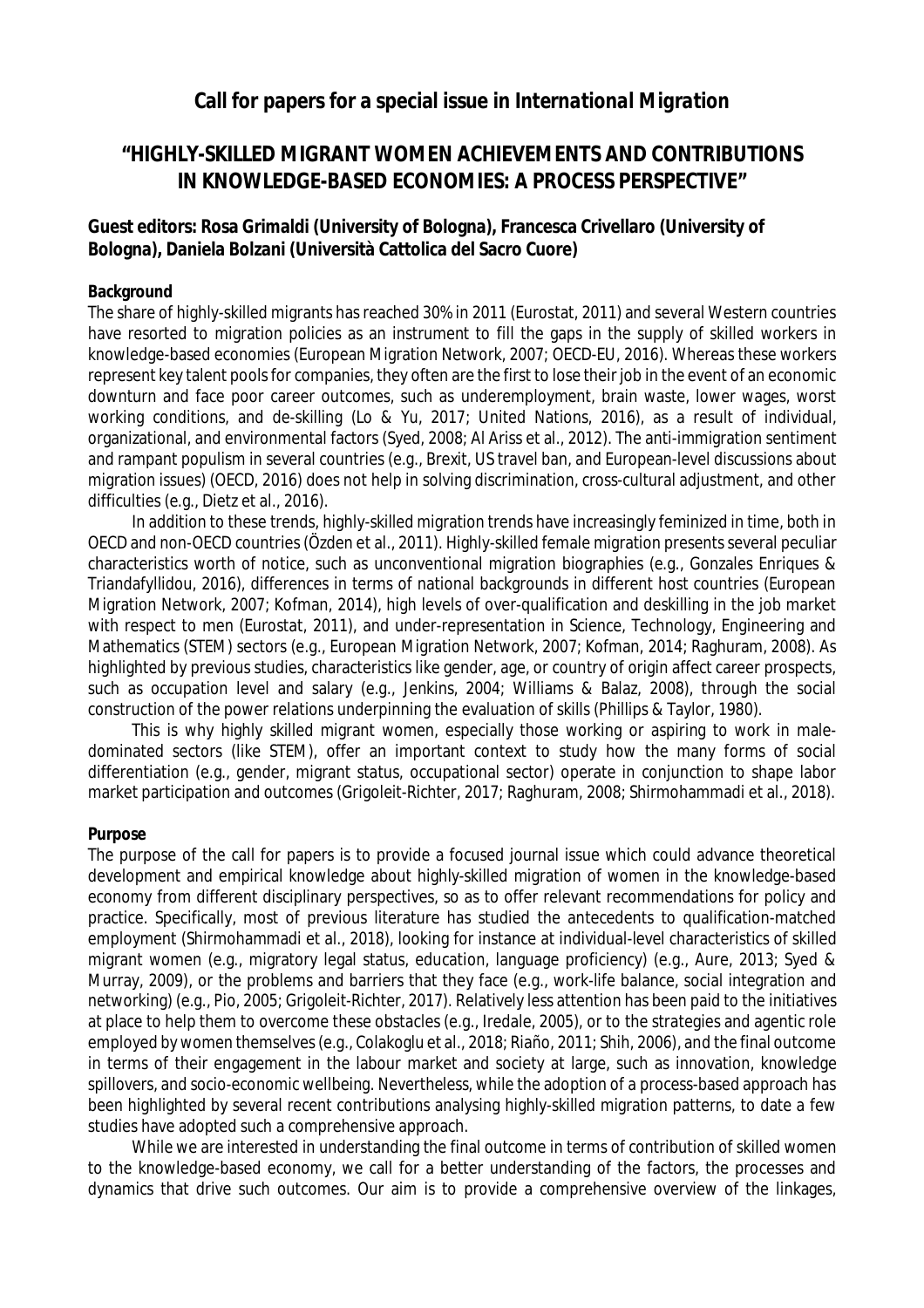processes, activities, and dynamics that explain why and how certain antecedent characteristics and conditions regarding highly-skilled migrant women, their families, networks, or home/host societies drive certain final outcomes, such as individual career trajectories, organizational arrangements, or impact on home/host knowledge economies and societies. Shedding light on these processes is extremely needed to favor the emergence of evidence for the development of policy and managerial implications which can help addressing a stronger participation of migrant women to innovation, knowledge creation and socio-economic wellbeing.

We welcome academic contributions taking different disciplinary views on the topic, so as to increase the variety of disciplines and perspectives represented in the final issue.

We invite the contributions to take, where possible, a multi-level stance on the analyzed processes, activities, linkages, or dynamics – thus considering the individual-, group-, organizational-, and environmental-level. In line with the editorial aims of *International Migration*, we look for empirical research with clear and explicit policy-related content. Articles which are entirely theoretical will not be accepted.

Examples of research questions that could be in line with this call for paper are the following:

- 1. How and why does individual experience in the home country such as education or professional experience – or in the host country – such as education, professional, or migratory experience – influence highly-skilled migrant women's ability in integrating into the workplace?
- 2. How and why do individual attitudes and psychological variables (e.g., motivation, self-efficacy, hope, perseverance) shape inclusion patterns of highly-skilled migrant women in host societies and their work outcomes? What behavioural strategies do these women adopt to make sense of their experiences and to deal with the work and life situation in the host country?
- 3. How and under what conditions do formal and informal networks established by highly-skilled migrant women with both migrant and native individuals and organizations influence their inclusion patterns in host labour markets and work outcomes?
- 4. How do employment and diversity management policies and practices in employers' organizations (either private or public) influence the work outcomes for highly-skilled migrant women? Under what conditions might they have different effects, also with respect to other workers (e.g., migrant men, or non-migrant women) in the same organization?
- 5. What are the perceived effects of having highly-skilled migrant workers, especially women, for companies' managers, employees, suppliers, or customers? Do companies having an international footprint or serving international markets better reap the potential benefits of having migrant employees?
- 6. How and to which extent transnational engagement of highly-skilled migrant women affects their work outcomes and entrepreneurial aspirations?
- 7. What are the perceptions of feasibility and desirability of entrepreneurship for highly-skilled migrant women? Under which conditions and why do they become entrepreneurs? What does success mean in these instances of migrant entrepreneurship? Under what conditions are their companies successful in subjective terms of objective mainstream terms (e.g., revenues or employee growth)?
- 8. How do aspects of the institutional and cultural environment (e.g., immigration, employment, and family/welfare policies; societal values; public services; job placement offering; etc.) influence labour market and social integration practices and outcomes for highly-skilled migrant women, or comparatively for them and other migrant and native individuals? How does this relate to other aspects of their life, such as marital or family relationships?
- 9. What is the role played by institutional actors (such as policy-makers, professional associations, immigrant agencies, placement services, welfare organizations, incubation/acceleration facilities, coworking spaces, non-governmental organizations, etc.) in helping highly-skilled migrant women to display and exploit their competencies or in inhibiting their participation in the job market? Do these actors interact and network with one another and what are the implications of these relationships?
- 10. How do individual highly-skilled migrant women, and companies, organizations or policy-makers interacting with them, use language – e.g., narratives, storytelling, rhetoric – to deal with highlyskilled migrant women career, employment, and acculturation processes and outcomes? Does this vary according to the sector of employment (e.g., STEM vs. social sciences and humanities), national or institutional settings?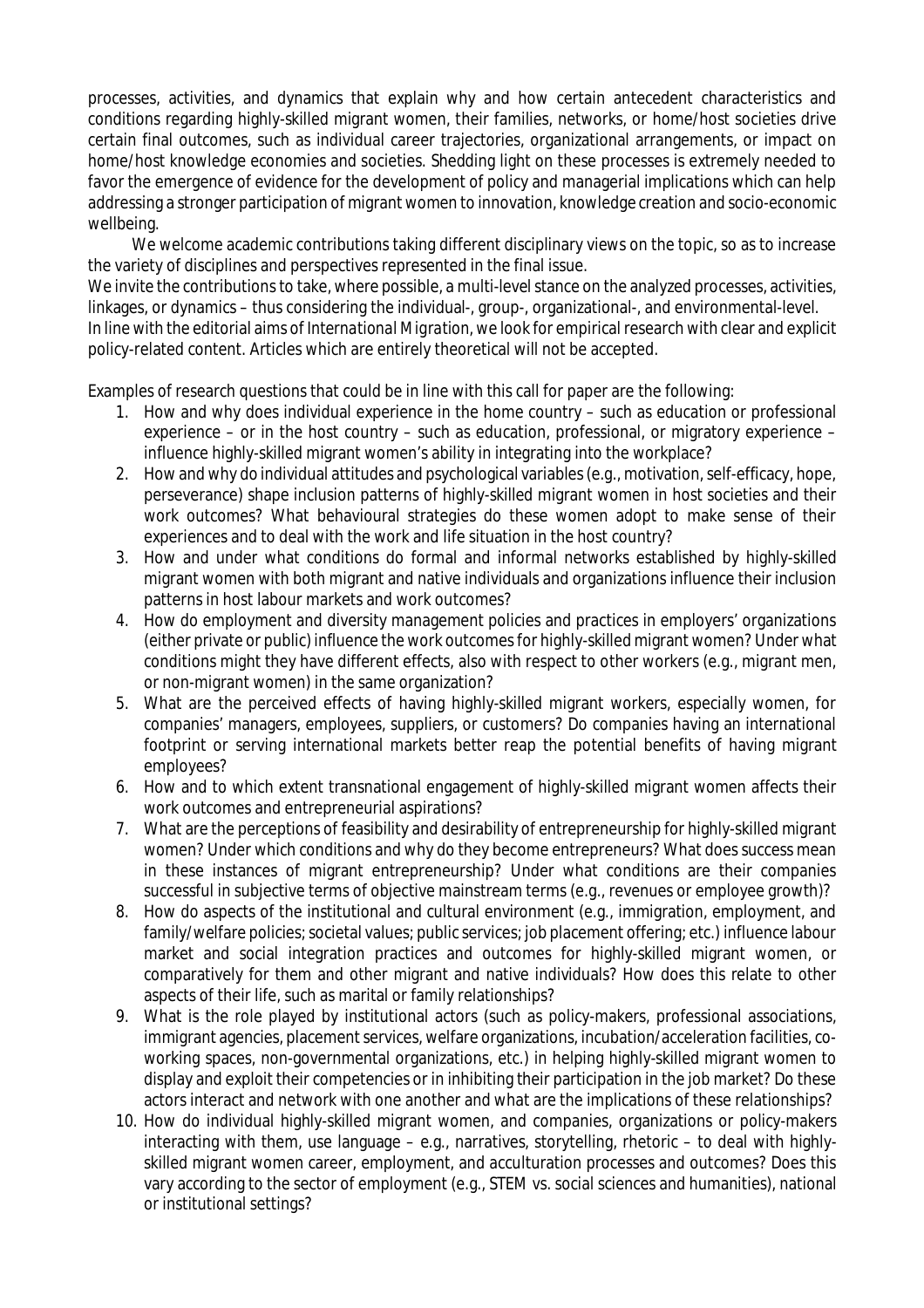#### **Submission information**

To submit a paper for the Special Issue, authors should submit a manuscript, written in English and not exceeding a total of 8,000 words (including abstract, policy implications, references plus 2-3 tables or graphs if needed). Manuscript should allow blind review, and therefore should not contain any detail to identify authors.

Submitted manuscripts will first undergo a process of screening by guest editors, to check formal requisites and fit with the call for papers. All submissions will be run through plagiarism software. Manuscript that will pass this first screening will be sent out to two anonymous reviewers.

### **Paper Development Workshop**

The special issue will be associated with a one-day-and-half academic-policy workshop (Bologna, Italy, 12-13 September 2019), where authors of prospective papers will have the chance to present their works and network with editors and other authors working on this topic. The presentation of the papers will allow the authors to further develop ideas and collect constructive feedbacks. Please note that presentation at the workshop is neither a requirement, neither an assurance for publication.

To apply for participation in the Paper Development Workshop, authors can submit an extended abstract of their work, written in English and not exceeding a total of seven (7) pages and 4000 words – five (5) pages for the body which can include charts, graphs, diagrams, and up to two (2) pages of references. The 4000-word count includes all text in the charts, graphs, diagrams, and references. Please use single spacing and 12-point font.

Submitted abstract will undergo a process of review by the conference organizers and should include name and institutional affiliation of all authors, including e-mail contacts. Authors of selected abstracts will be invited to participate to the conference and to submit a full manuscript.

The deadline for submission of the extended abstract is June 23rd, 2019.

Abstract and full papers should be submitted in MS Word (or equivalent) or PDF format, via email to [eumentorstem@unibo.it.](mailto:eumentorstem@unibo.it.) In the e-mail subject, please specify "CFP – MIGRANT WOMEN CONFERENCE".

There are no fees to participate to the Paper Development Workshop, which is sponsored as part of the final conference of the project EUMENTORSTEM (Erasmus+). The organizers will offer coffee breaks and a light lunch during the conference. Costs for transport to Bologna and accommodation will be covered by presenters of accepted papers.

Applicants will be notified of acceptance to the workshop by June 30<sup>th</sup>, 2019. Participants are required to register and confirm participation to the Paper Development Workshop by August 25, 2019.

### **Important dates**

- Deadline for optional submission (abstract) to Paper Development Workshop: June 23<sup>rd</sup>, 2019
- Optional registration for Paper Development Workshop: August 25, 2019
- Optional Paper Development Workshop (Bologna, Italy): 12-13 September 2019
- Deadline for submission of Special Issue full papers: October 31, 2019
- First round of Special Issue revisions: December 30, 2019
- Deadline for submission of Special Issue first round of revisions: 31 March, 2020
- Second round of Special Issue revisions: 31 May, 2020
- Final submission of Special Issue full papers: 31 July, 2020

### **Further information**

For questions regarding the call for papers and the Paper Development Workshop, please contact the guest editors: Daniela Bolzani [\(daniela.bolzani@unicatt.it\),](mailto:(daniela.bolzani@unicatt.it),) Francesca Crivellaro [\(francesca.crivellar4@unibo.it\)](mailto:(francesca.crivellar4@unibo.it)) and Rosa Grimaldi [\(rosa.grimaldi@unibo.it\).](mailto:(rosa.grimaldi@unibo.it).) 



Co-funded by the Erasmus+ Programme of the European Union